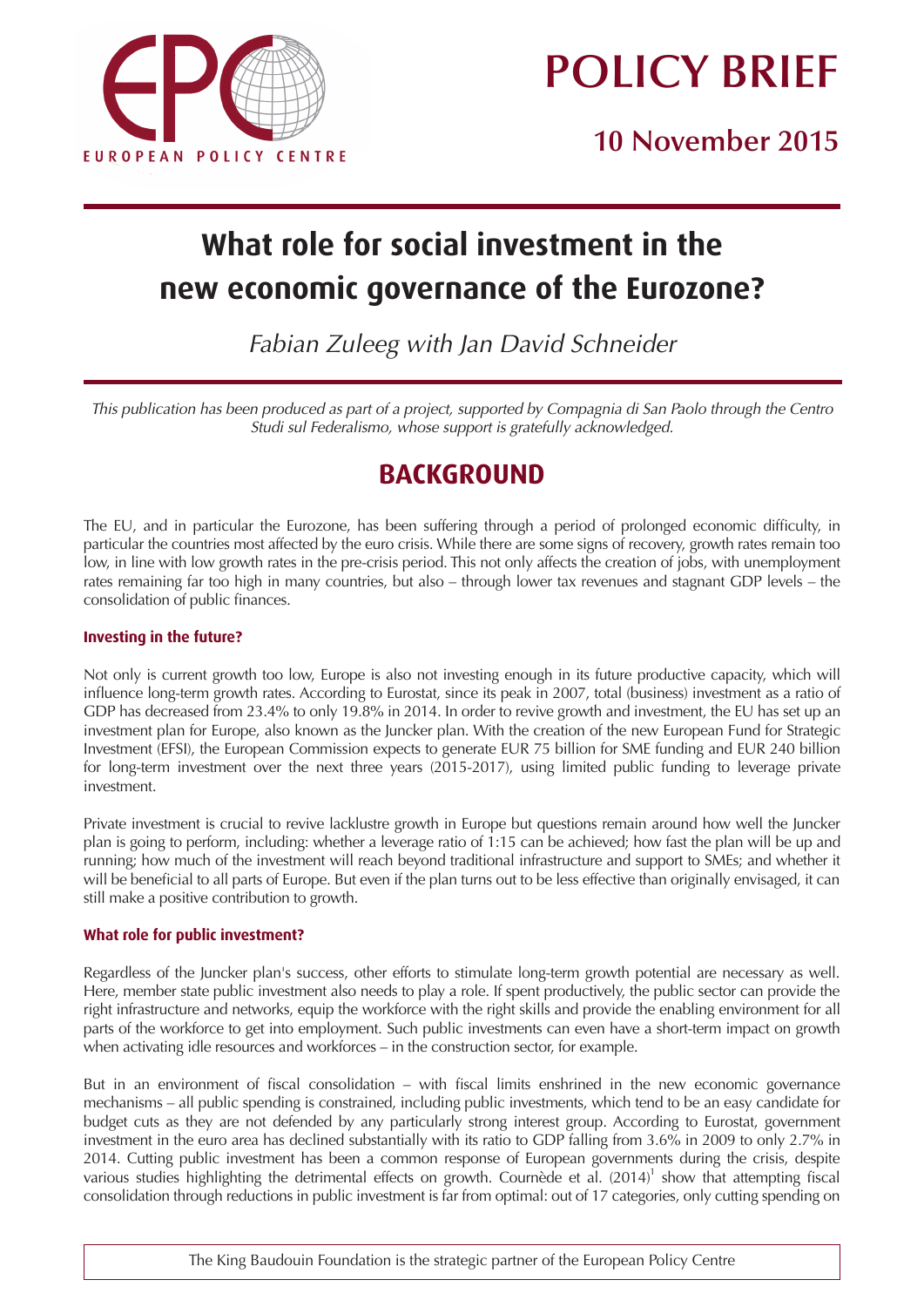health services in kind; social security contributions; childcare and family; and education are more harmful to economic growth than reducing public investment. Instead the authors suggest that better options for reviving growth are cutting subsidies and pensions or imposing higher property taxation.

#### **Social investment as a driver for growth**

But it is not only traditional public investment focused on infrastructure that suffers in an economic crisis. Social investments – childcare, health and education – are equally affected. The European Commission defines social investment as "strengthening people's current and future capacities", which "[…] have lasting impacts by offering economic and social returns over time, notably in terms of employment prospects or labour incomes.<sup>"2</sup> Investing in these policy areas can thus have a significant economic impact. A well-known example is investment in the quality and availability of child care. Not only will better access to quality child care improve early year education but it can also improve female participation in the labour market, which could counter Europe's shrinking workforce that reduces growth prospects as well as tax revenues. This investment logic applies to many areas of social spending, including the investments that need to be made to integrate the arriving refugees in Europe's labour markets, which will produce longterm returns if successful.

#### **Beyond growth?**

Social investment in childcare, education and other human capital-focused policy areas is also a way to reduce income inequality, and as such bears direct relevance to the debate on how inequality effects economic growth, in which some argue that more equal societies also have a better growth performance. While there are indeed indications that inequality might harm growth<sup>3</sup>, this is far from conclusive: for example, Paul Krugman considers the methodology of mostly using growth regressions problematic for identifying causations between inequality and growth<sup>4</sup>, despite being a strong advocate for reducing inequality for social and political reasons.

But even if there is no direct link to growth, there is certainly no indication that high inequality is beneficial for growth. Even without a link between inequality and growth, there is a strong case for policy makers to tackle high levels of inequality through either redistribution or social investment. The purpose of social investment is clearly not limited to economic returns: distributive justice, equality of opportunity and social cohesion are essential goals of government policy, implying the need to maintain adequate levels of social investment even in times of severe economic crises, especially since neglecting these social concerns can have long-term impacts that will become difficult to reverse once they become entrenched.

### **STATE OF PLAY**

Despite the need to maintain or even increase public and social investment for current and especially future growth, as well to deliver social outcomes, there is little flexibility for this in Europe's economic governance framework. While there is a wider discussion on fiscal rules in the governance of the euro area and the potential need for flexibility in applying these rules, this has mostly focused on overall deficit limits rather than specifically on investments.

#### **Measuring social investment**

In part, this is due to difficulties in measuring the volume and especially the impact of public and social investment. Quantifying the returns of social investments is tricky since the majority of returns are social rather than economic in nature. In addition, the returns from public and social investment depend on the quality of spending and how effective it is – for example, increasing public sector wage levels may or may not result in a higher quality of public services and better outcomes for individuals. Unless it is possible to clarify and define precisely what constitutes such investments, it opens the door to potential abuses of any preferred treatment of these types of investment in the Stability and Growth Pact (SGP): member states that want to break deficit limits would simply argue that large parts of spending are, in fact, investments. Member states might also be tempted to use arguments around social and public investments as a means to claw back fiscal sovereignty from Brussels; this would, in the end, be detrimental to the functioning of EMU.

#### **Flexibility for investments**

To guard against such tendencies, the economic governance framework only allows flexibility with respect to investments in some limited areas – such as EFSI contributions of member states. If these lead to a temporary and slightly excessive deficit, no Excessive Deficit Procedure (EDP) is launched. Outside EFSI contributions, there are very narrow conditions under which investments can receive preferential treatment under the preventative arm of the SGP.<sup>5</sup>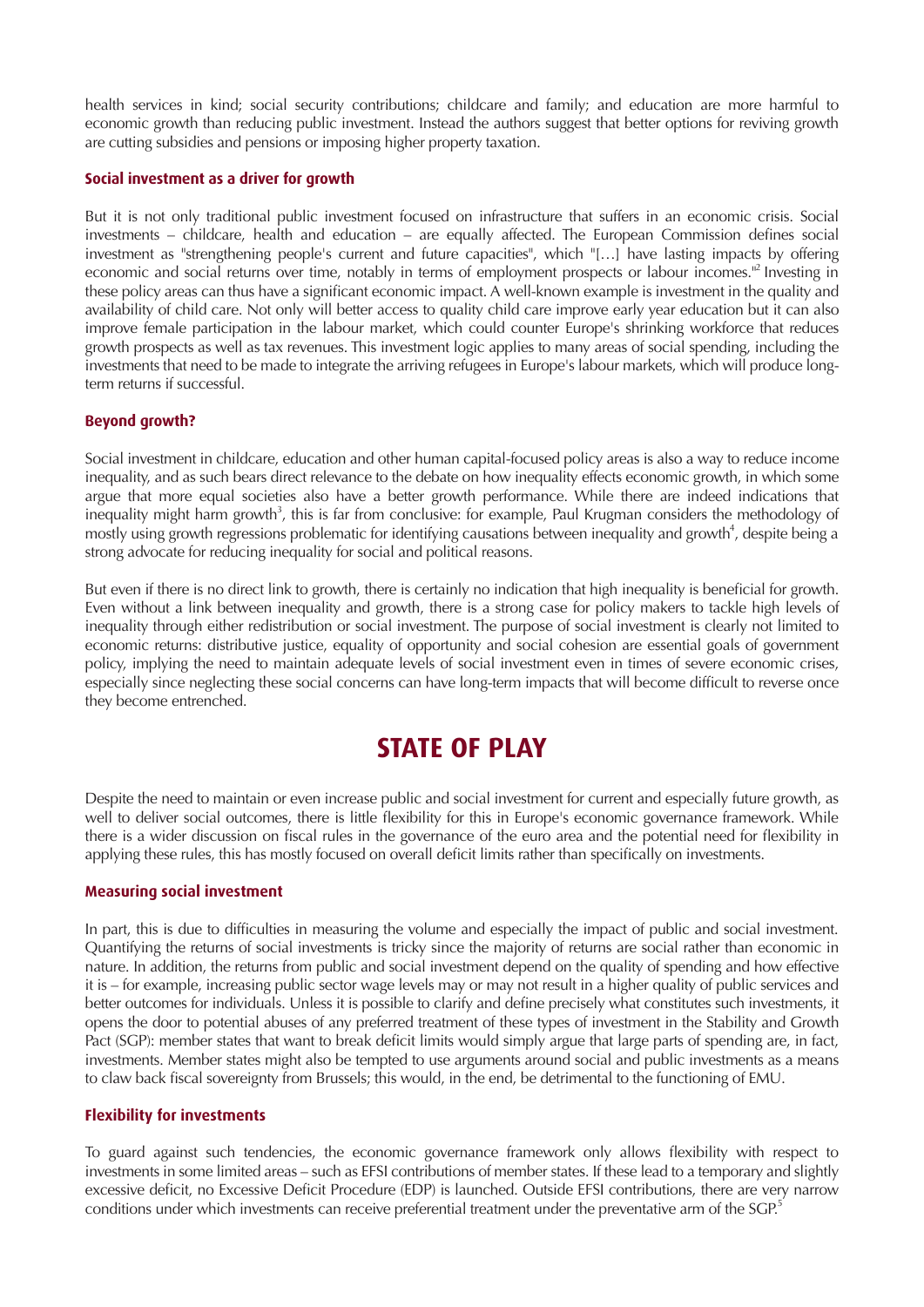These conditions only apply in very specific circumstances and are insufficient to give member states the necessary breathing space to maintain productive public/social investment in an economic crisis situation, when exceeding the 3% deficit threshold (i.e. countercyclical fiscal policy) would be necessary to counteract the negative impact on growth. More fiscal flexibility to encourage investment may also be needed to address the long-term impact of other social crises. This is demonstrated by the refugee crisis, which has led some governments and regions to ask for more fiscal room for manoeuvre. Furthermore, excluding social investments that are mostly nationally financed – such as education and healthcare – makes this form of flexibility only applicable to a very small part of public investment, most likely excluding those that are most important in creating sustainable growth.

### **PROSPECTS**

#### **A Golden Rule for public and social investment**

The importance of social and other productive public investment should be reflected in the SGP. This could be achieved by introducing a Golden Rule, enabling governments – over the economic cycle – to borrow only to invest and not to fund current spending. This would empower member states to maintain productive public/social investments that would otherwise become subject to budget cuts in order to comply with the SGP's deficit targets. A Golden Rule could take many different forms. Maystadt  $(2014)^6$  for instance proposes to restrict such a rule also to countries that are subject to the excessive deficit procedure and only to projects that fulfil three criteria: European interest, sustainability and profitability – whereby the last criterion would specify some minimum amount of economic return. This profitability criterion could enable the inclusion of (effective) social investment under such a Golden Rule.

#### **Measuring real returns**

In order to ensure that public funds, and in particular any additional fiscal space gained through higher flexibility embodied in a Golden Rule, are spent on those projects that have the highest economic and social return, a coherent European measurement framework is needed, to prevent these provisions being abused by countries that are running unsustainable deficits. This framework would need to precisely define both what constitutes a social investment and how outcomes from particular spending areas are stacking up against other spending areas, in order to determine those areas with the highest returns. It would need to be able to measure the return of social investment reliably – in terms of important economic figures such as GDP growth or employment – while ensuring that quantifiable social returns are included and assigned adequate weights in the assessment. The framework should also help to quantify the effect of social investment on reduction of inequality. This could yield more insights into the debate on how economic growth and inequality are linked. For the moment, there is no such framework at EU level that would enable member states and institutions to measure these impacts consistently across countries.<sup>7</sup>

Undoubtedly, creating such a framework will be complex and in the end, uncertainties will remain that will require assessment and decisions by an independent and trusted institution. This could be a role for the European Fiscal Board, which is being introduced under the reforms to the European Semester. For pragmatic reasons, it might also be more straightforward to start with an assessment of which investments can definitely be considered as social investments before establishing the comprehensive measurement framework.

#### **What fiscal space?**

Introducing a Golden Rule alongside a measurement framework might contribute to a change of mind in countries such as Germany, which have significant fiscal space, with very low financing costs for public debt, alongside a need for more investments, not least social investments, in areas such as labour market integration of the arriving refugees. Such countries should contribute much more to a European recovery by investing more in (digital) infrastructure, education, childcare and health, which would benefit themselves as well as the Eurozone as a whole. Having convincing evidence that such spending provides a real return could shift attitudes, and incorporating social and public investments more explicitly in the Country-Specific Recommendations (CSRs) in the European Semester process could nudge member states in the right direction. Although, in the end, it is still down to political decisions and preconceptions within each member state.

For those countries that do not have the fiscal space, the range of options are already constrained. Countries that have been hit by the crisis the most generally no longer have sufficient public funds to maintain social investments, let alone increase them. Thus, in addition to allowing for more flexibility in the SGP and incorporating the investment logic in the CSRs, a fiscal capacity is necessary to facilitate (limited) fiscal transfers to be used for productive public/social investments.<sup>8</sup>